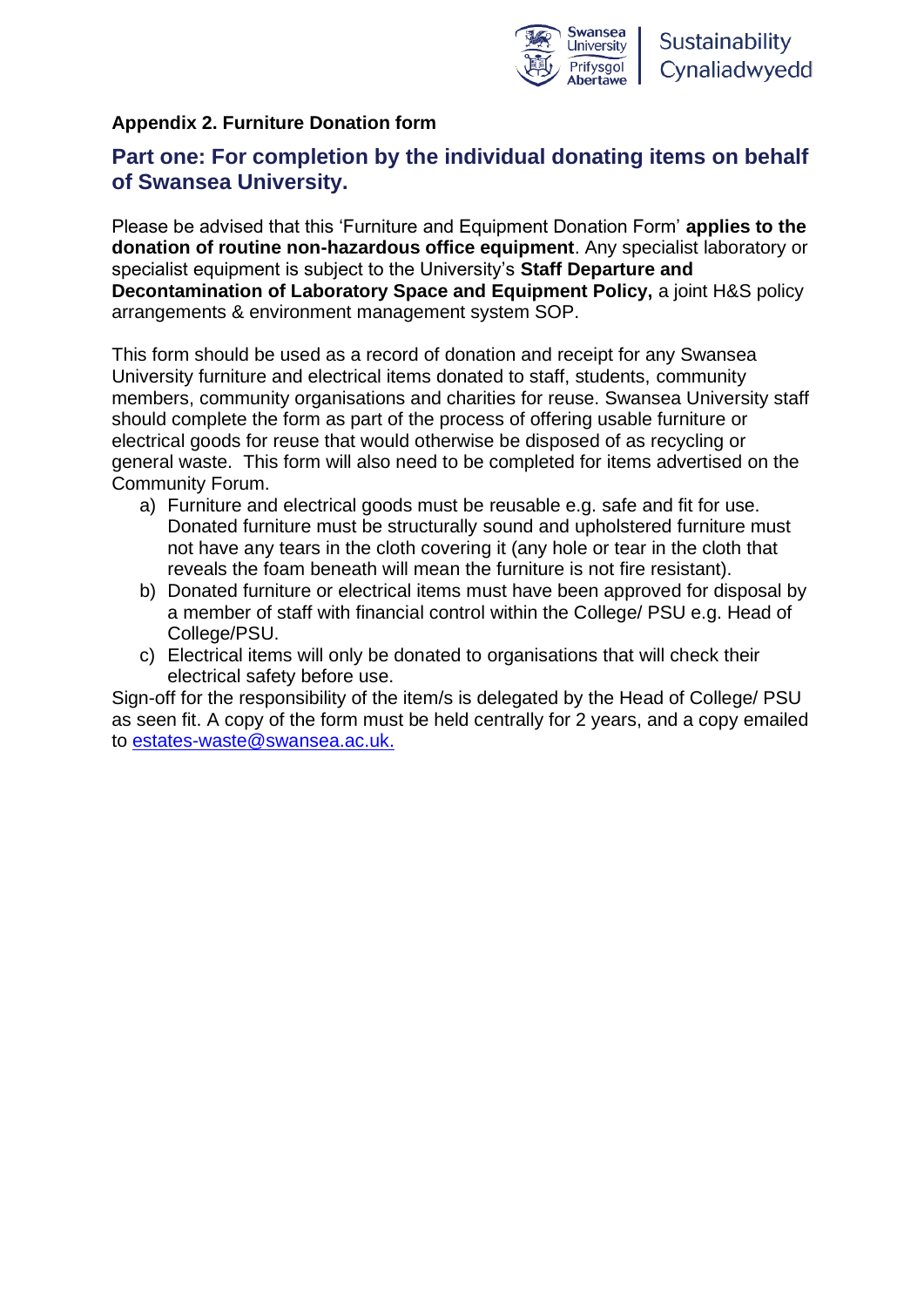

#### **Furniture and Equipment Donation Details**

| <b>Contact name:</b>                                                                     |                             |          |
|------------------------------------------------------------------------------------------|-----------------------------|----------|
| Tel no:                                                                                  |                             |          |
| College/<br><b>Professional</b><br><b>Services Unit</b><br>donating furniture/<br>equip: |                             |          |
| <b>Building/Floor and</b><br>location of<br>furniture:                                   |                             |          |
| Item description for<br>donation                                                         | Warp It reference<br>number | Quantity |
|                                                                                          |                             |          |

Both sides of the form must be retained by Swansea University. The form is not to be given to the individual or organisation that has collected the donated items.

# **Part Two: For completion by the individual or external organisation collecting the donation.**

### **Terms of Donation from Swansea University**

Swansea University is willing to donate to me "as seen" certain items of furniture/equipment for which the University College/ Professional Services Unit named, no longer has a foreseeable use, on the conditions set out here.

| <b>Item description</b> | Warp It reference | Quantity |
|-------------------------|-------------------|----------|
|                         |                   |          |
|                         |                   |          |
|                         |                   |          |
|                         |                   |          |
|                         |                   |          |
|                         |                   |          |

### **For Transfers Between University Departments**

College/ PSU taking ownership of the items listed: